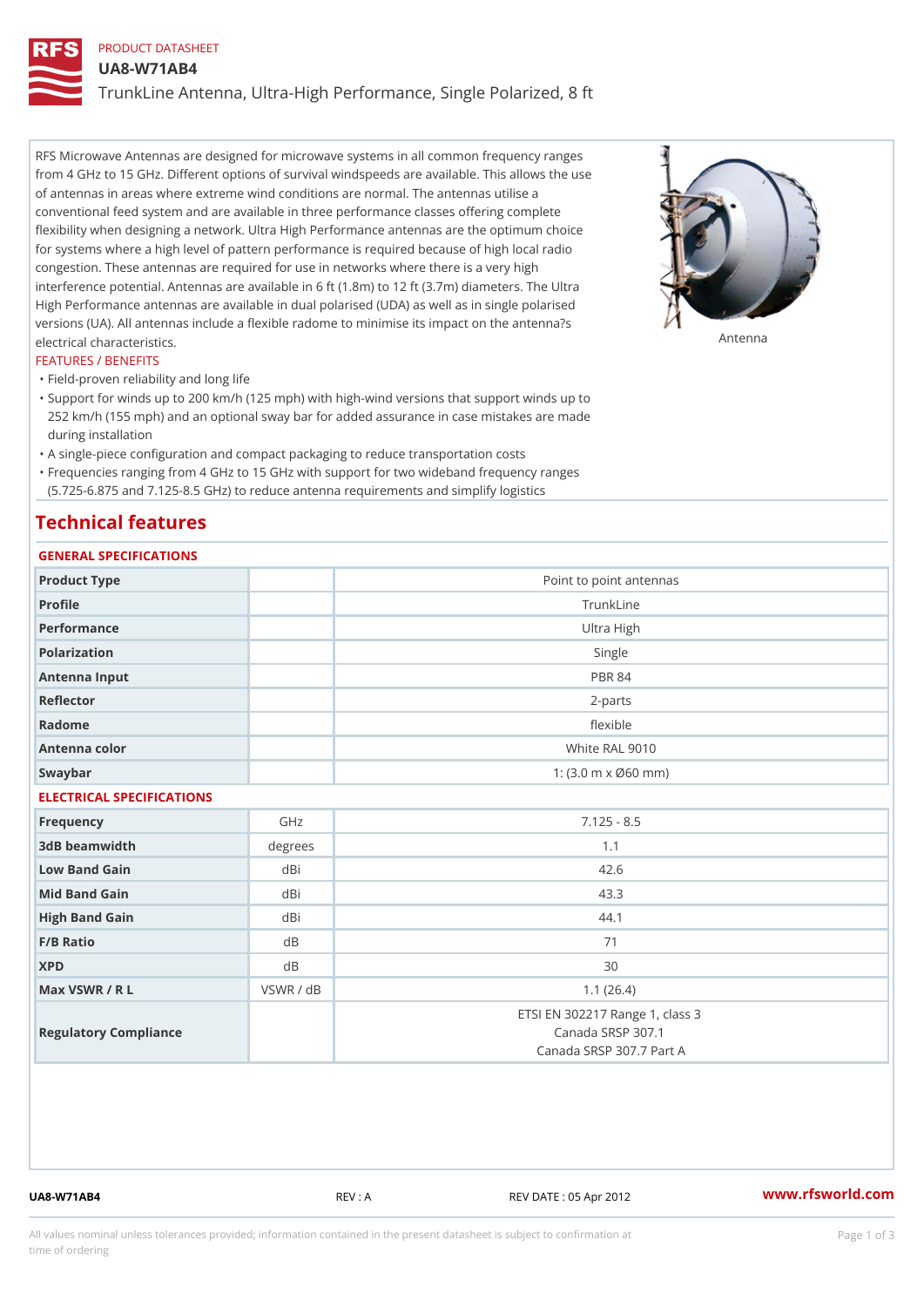## PRODUCT DATASHEET

#### UA8-W71AB4

TrunkLine Antenna, Ultra-High Performance, Single Polarized, 8 ft

| MECHANICAL SPECIFICATIONS                                              |              |              |                                                                          |
|------------------------------------------------------------------------|--------------|--------------|--------------------------------------------------------------------------|
| Diameter                                                               |              | ft $(m)$     | 8(2.4)                                                                   |
| Elevation Adjustment                                                   |              | degree:      | ± 5                                                                      |
| Azimuth Adjustment                                                     |              | degrees      | ± 5                                                                      |
| Polarization Adjustment                                                |              | degrees      | ± 5                                                                      |
| Mounting Pipe Diameter<br>minimum                                      |              | $mm$ (in)    | 114(4.5)                                                                 |
| Mounting Pipe Diameter<br>maximum                                      |              | $mm$ (in)    | 114(4.5)                                                                 |
| Approximate Weight                                                     |              | kg (lb)      | 180 (396)                                                                |
| Survival Windspeed                                                     |              | $km/h$ (mph) | 200 (125)                                                                |
| Operational Windspeed                                                  |              | $km/h$ (mph) | 190(118)                                                                 |
| <b>STRUCTURE</b>                                                       |              |              |                                                                          |
| Radome Material                                                        |              |              | PVC coated fabric                                                        |
| <b>FURTHER ACCESSORIES</b>                                             |              |              |                                                                          |
| optional Swaybar                                                       |              |              | 1: SMA-SK-60-3000A (3.0 m x Ø60 mm)                                      |
| Further Accessories                                                    |              |              | SMA-WK-8 : Wind Kit<br>SMA-SKO-UNIVERSAL-L : Universal sway bar fixation |
| MOUNTOUTLINE                                                           |              |              |                                                                          |
| $Dimension_A$                                                          | m m<br>(i n) |              | 2616 (103.4)                                                             |
| Dimension_B                                                            | m m<br>(in)  |              | 1450(57.1)                                                               |
| $Dimension_C$                                                          | m m<br>(in)  |              | 460 (18.1)                                                               |
| $Dim_D - D -$<br>$114$ m m $(4.5$ ir $)$ $\sqrt{$ ii $\sqrt{p}}$ $\ge$ | m m          |              | 190(7.5)                                                                 |
|                                                                        |              |              |                                                                          |

Dimension\_E

Dimension\_F

mm (in)

m<sub>m</sub> (in)

310 (12.3)

1120 (44.1)

UA8-W71AB4 REV : A REV : A REV DATE : 05 Apr 2012 WWW.rfsworld.com